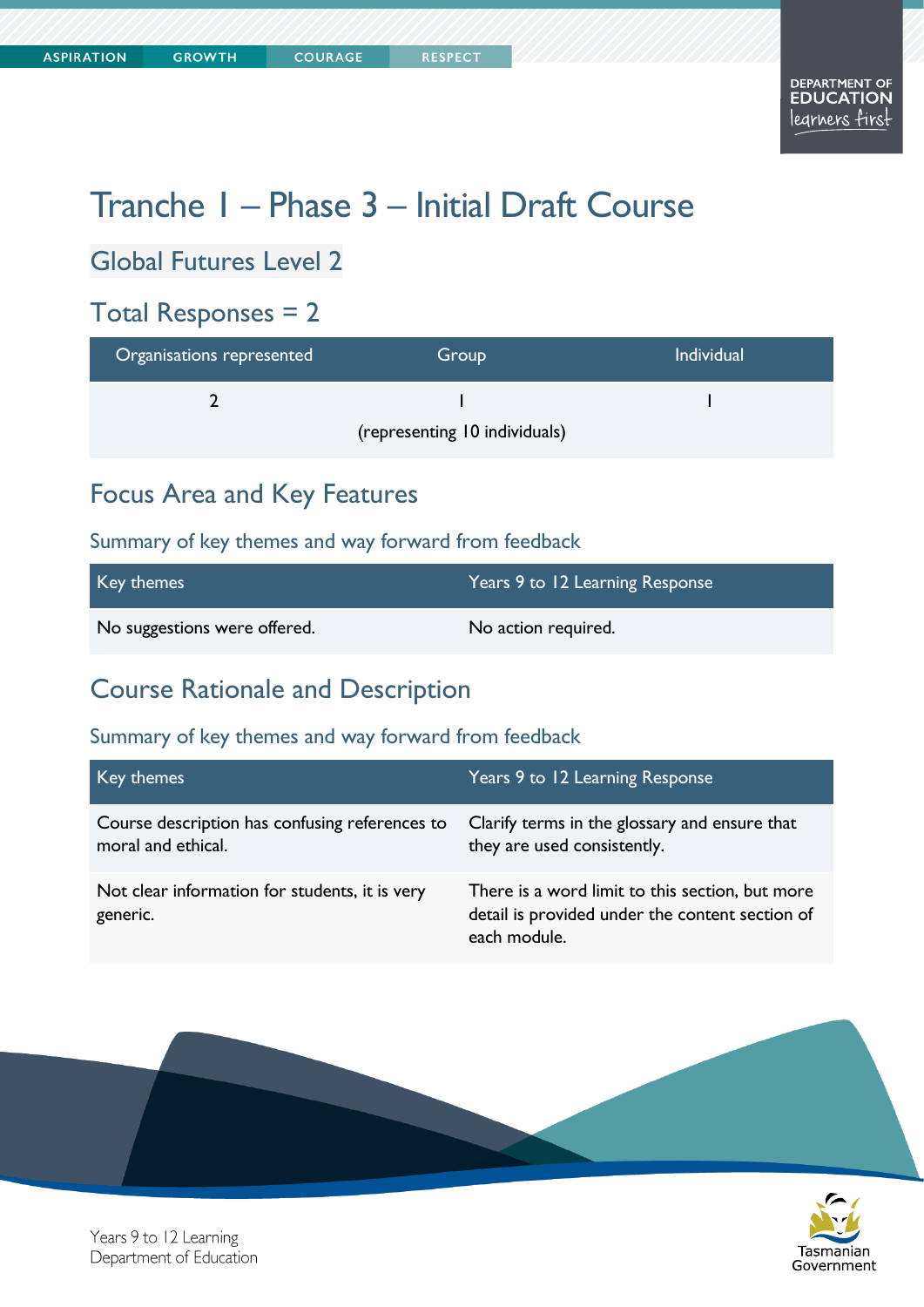### Integration of General Capabilities

### Summary of key themes and way forward from feedback

| Key themes                                       | Years 9 to 12 Learning Response                |
|--------------------------------------------------|------------------------------------------------|
| It is not clear how general capabilities will be | Noted. A consistent approach across courses is |
| embedded.                                        | needed on this.                                |

# Pathways

### Summary of key themes and way forward from feedback

| Key themes                                                                                                                                                                                                                                                     | Years 9 to 12 Learning Response |
|----------------------------------------------------------------------------------------------------------------------------------------------------------------------------------------------------------------------------------------------------------------|---------------------------------|
| Not missing but the pathways provided are very A consistent approach across courses is<br>generic and won't have a lot of meaning for the<br>students. It appears to be highlighting the new<br>courses being developed and disregarding all<br>other courses. | required in this section.       |

# Course Requirements

#### Summary of key themes and way forward from feedback

| Key themes                   | Years 9 to 12 Learning Response |
|------------------------------|---------------------------------|
| No suggestions were offered. | No action required.             |

### Course Structure, Delivery and Progression

| Key themes                                                                                                             | Years 9 to 12 Learning Response               |
|------------------------------------------------------------------------------------------------------------------------|-----------------------------------------------|
| Module I may be quite challenging and more<br>accessible after Module 2. Recommend changing to optional.<br>the order. | The order for Modules 1 and 2 will be changed |
| Delivery sequence seems contradictory.                                                                                 | Sequence will be clarified.                   |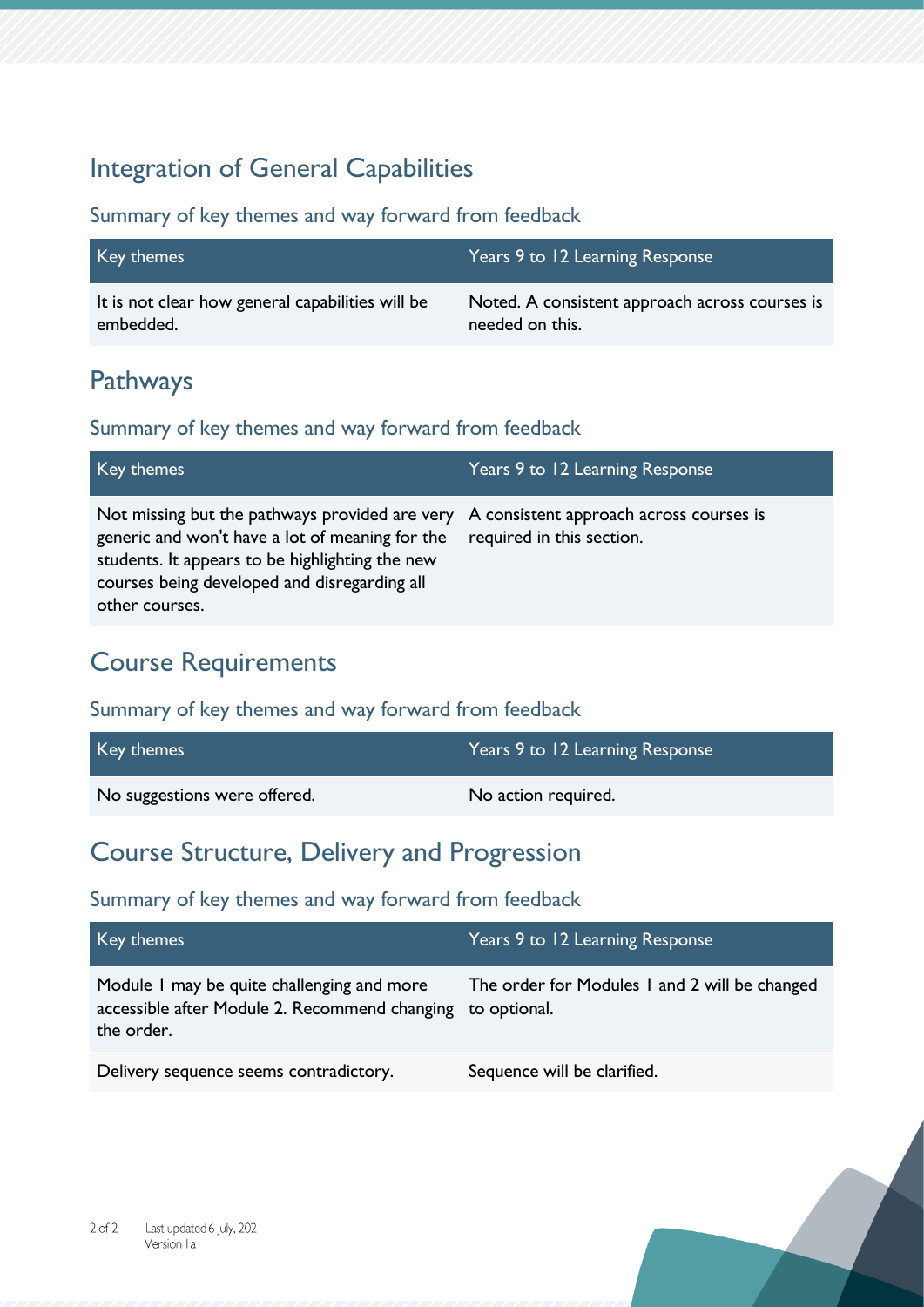# Module Content

#### Summary of key themes and way forward from feedback

| Key themes                               | Years 9 to 12 Learning Response                 |
|------------------------------------------|-------------------------------------------------|
| Consistency in grammar and expression is | Draft will be edited for consistency of grammar |
| needed to aid clarity.                   | and clarity.                                    |
| Not clear how learners will engage with  | Baseline resources are to be developed to       |
| content, it needs examples.              | support teachers.                               |

# Criteria and Standards

### Summary of key themes and way forward from feedback

| Key themes                                                                             | Years 9 to 12 Learning Response                                                                                                         |
|----------------------------------------------------------------------------------------|-----------------------------------------------------------------------------------------------------------------------------------------|
| 1. Criterion I progression needs review.<br>2. Wording edits suggested for Criterion 3 | Progression and wording will be reviewed and<br>amended as required                                                                     |
| Academic integrity appears to be missing from<br>the criteria.                         | Academic integrity is written into key skills<br>rather than criteria.                                                                  |
| Query about cooperation only being in Level C<br>of Criterion 6.                       | 'Cooperates' in this case refers to non-<br>independence more than collaboration which is<br>more explicitly referenced in Criterion 2. |
| There are too many criteria for assessment.                                            | Noted - the number of criteria per course is a<br>policy position.                                                                      |
| Standards aren't always clear.                                                         | Work will be undertaken to make standards<br>clearer.                                                                                   |

# Appendix 1 - Line of Sight

| Key themes            | Years 9 to 12 Learning Response |
|-----------------------|---------------------------------|
| No response received. | No action required.             |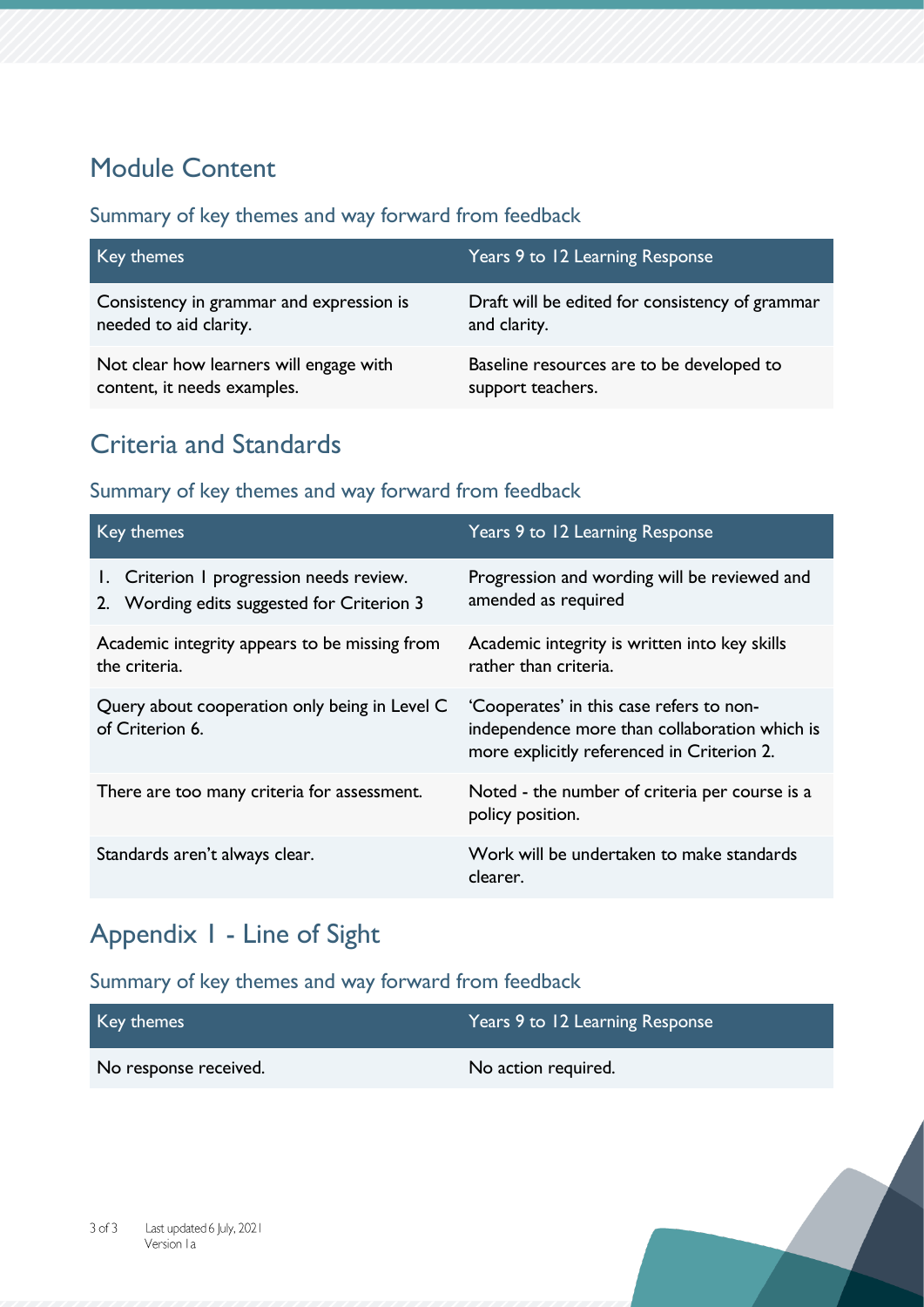# Appendix 2 – Alignment to Curriculum Frameworks

### Summary of key themes and way forward from feedback

| Key themes            | Years 9 to 12 Learning Response |
|-----------------------|---------------------------------|
| No response received. | No action required.             |

# Appendix 3 – Work Requirements

### Summary of key themes and way forward from feedback

| Key themes                                                                                                                    | Years 9 to 12 Learning Response                                                                                                                            |
|-------------------------------------------------------------------------------------------------------------------------------|------------------------------------------------------------------------------------------------------------------------------------------------------------|
| Suggests that Module I should have an<br>additional Work Requirement and that more<br>extensive Work Requirements are needed. | Work Requirements are not the total work or<br>assessment output for a course, nevertheless<br>the size of Work Requirements is likely to be<br>increased. |
| Question about limiting the choice of students.                                                                               | Student agency is important, as is breadth of<br>experience. Will work with the respondent to<br>find a suitable compromise.                               |

# Further Appendices

| Key themes                               | Years 9 to 12 Learning Response                 |
|------------------------------------------|-------------------------------------------------|
| Appendices need to provide more examples | Baseline resources will be developed supporting |
| and explanation of topics.               | implementation for each course.                 |